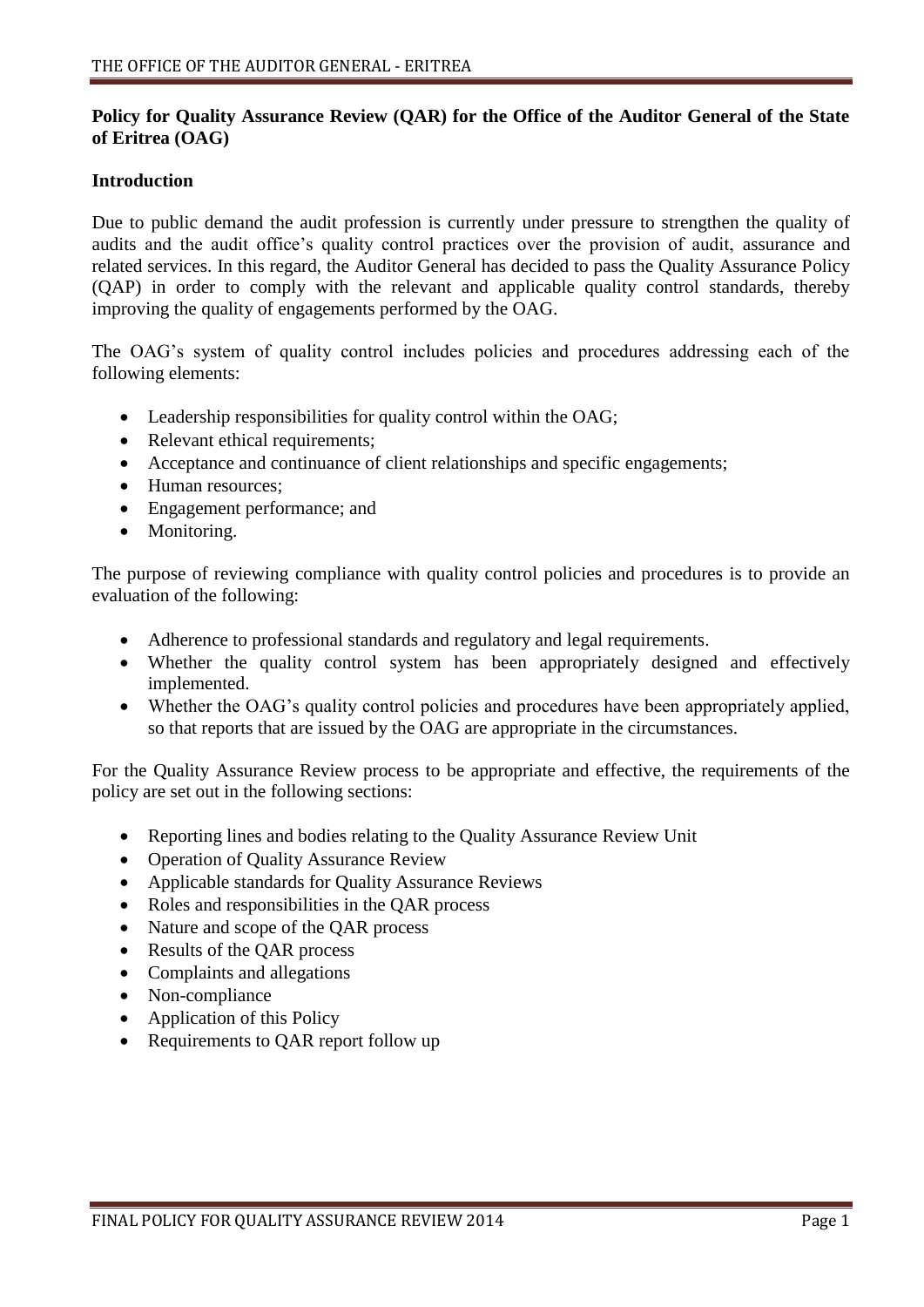**1. Reporting lines and bodies relating to the QAR Unit (**For further clarifications of the organisational structure refer Appendix 1)



## **2. Operation of Quality Assurance Review**

Formation of the teams including number of people, coverage and frequency of the reporting as well as defining the role and responsibilities of the Head of QAR Unit including competency, skills, experience is very essential. The QAR Unit is headed temporarily by the Director General. However, this unit report directly to the Auditor General to ensure its independence. The Head of QAR Unit should have at least 4 auditors to assist him (Further grouped into two teams).

## **3. Applicable standard for Quality Assurance Review**

International Standards of Supreme Audit Institutions (ISSAIs) will be applied to conduct the Quality Assurance Reviews of the OAG's activities.

## **4. Roles and responsibilities in the QAR process**

## **4.1. Auditor General and Director General**

The Auditor General (AG) assumes ultimate responsibility for the OAG's system of quality control and the Director General (DG) assumes operational responsibilities for the system of quality control. The DG has, in turn, assigned certain operational responsibilities for the elements of the quality control system to individuals such as operational managers and senior managers with sufficient and appropriate experience and ability as well as the necessary authority to assume the operational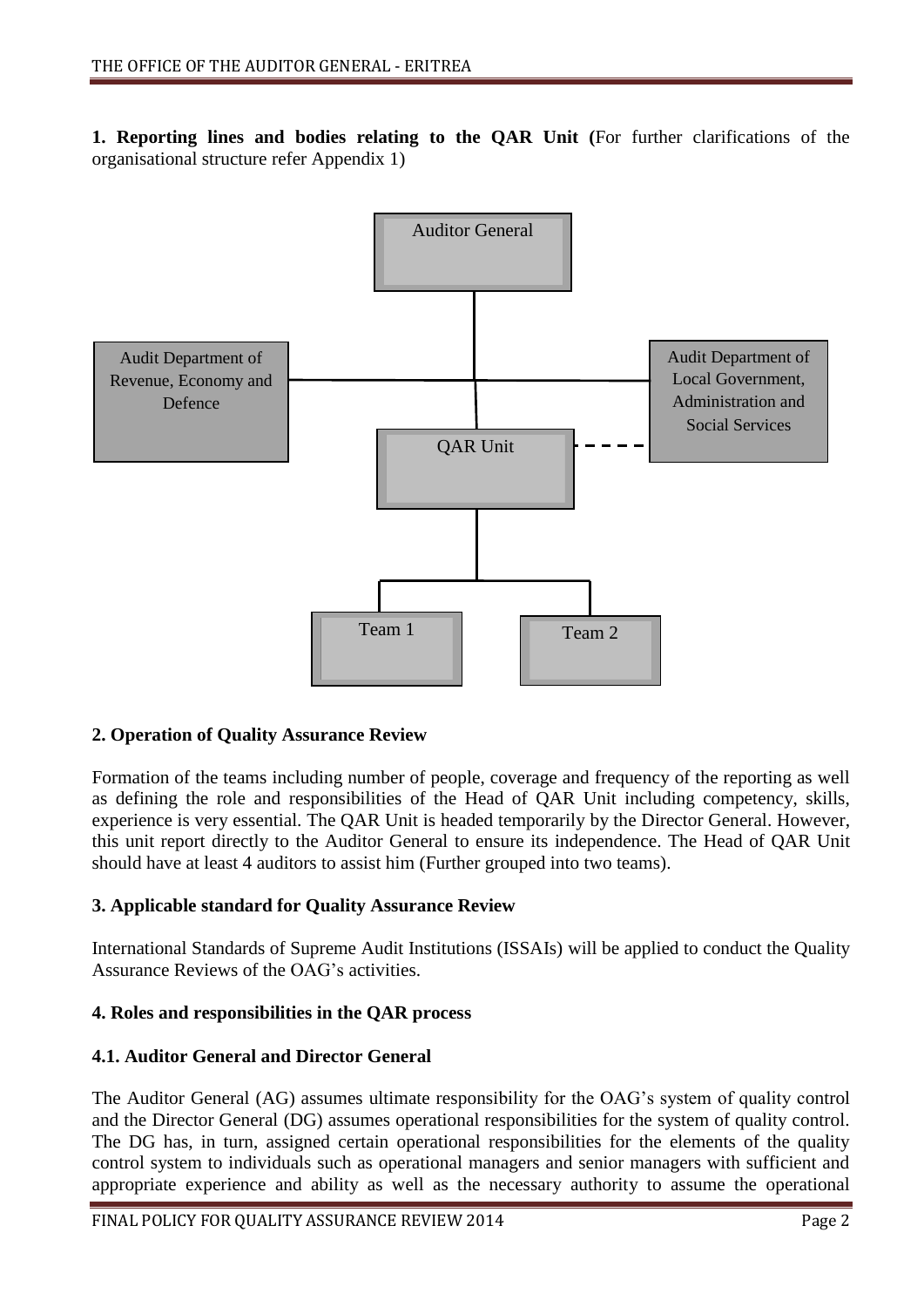responsibilities. The authority delegated by the AG and DG enables these individuals to implement and comply with the policies and procedures set by the OAG and standards. Monitoring of the system of quality control is delegated to the Audit Director: Quality Assurance Review

### **4.2. Head of Quality Assurance Review Unit**

The Head of the Quality Assurance Review Unit will be responsible for the overall performance of the Unit. This will include setting out the strategic direction and ensuring that QAR Unit has appropriate capacity to fulfil the demands set. The performance will be assessed on predetermined basis and communication systems will be put in place to provide efficient reporting on performance. Key discussions and negotiations with, in particular, senior personnel to resolve disputes and disagreements will be required and on-going monitoring of staff performance will be expected. (For key responsibilities; competencies; experience and qualification of Head of QARU refer appendix 2).

### **4.3. Audit Director: Quality Assurance Review**

The DG entrusts responsibility for the Quality Assurance Review process to the Audit Director: Quality Assurance Review, who has sufficient and appropriate experience and authority within the OAG to assume such a responsibility. The review function is performed by competent individuals in the Quality Assurance Review Unit and covers both the appropriateness of the design and the effectiveness of the operation of the system of quality control.

The review function is performed at both the institutional level and individual audit level. Those conducting the reviews are not involved in performing the audit activity or the pre-issuance review (audit quality control review). The primary responsibilities of the Audit Director: Quality Assurance Review, include the following:

- Compile and update the Quality Control policies and procedures on QAR, including an annual QAR strategy, and submit to the Director General for approval.
- Perform reviews of the system of quality control at institutional level and individual audit level.
- Document results of Quality Assurance Reviews.
- Communicate results of the Quality Assurance Reviews.
- Assist in the monitoring of remedial actions.
- Provide adequate review training for staff joining the Quality Assurance Review Unit.

## **4.4. QAR Team Leader**

The QAR team leader is responsible for the day to day activities of the QAR team. This also involves preparing any planning, progress or final reports for the Head of QAR Unit. The management and the development of the reviewers is a fundamental part of the QAR team leader's role and he/she needs to ensure he/she supports reviewers when dealing with the audit teams during various interactions. (For key responsibilities; competencies; experience and qualification of QAR Team Leader refer appendix 2).

## **4.5. QAR Team Member**

The reviewer will be responsible for assessing whether the overall quality of the audits is in line with the audit methodology and standards. This will be undertaken through selected reviews over a number of audits and audit teams. The reviewer will be responsible for assessing audit files and in the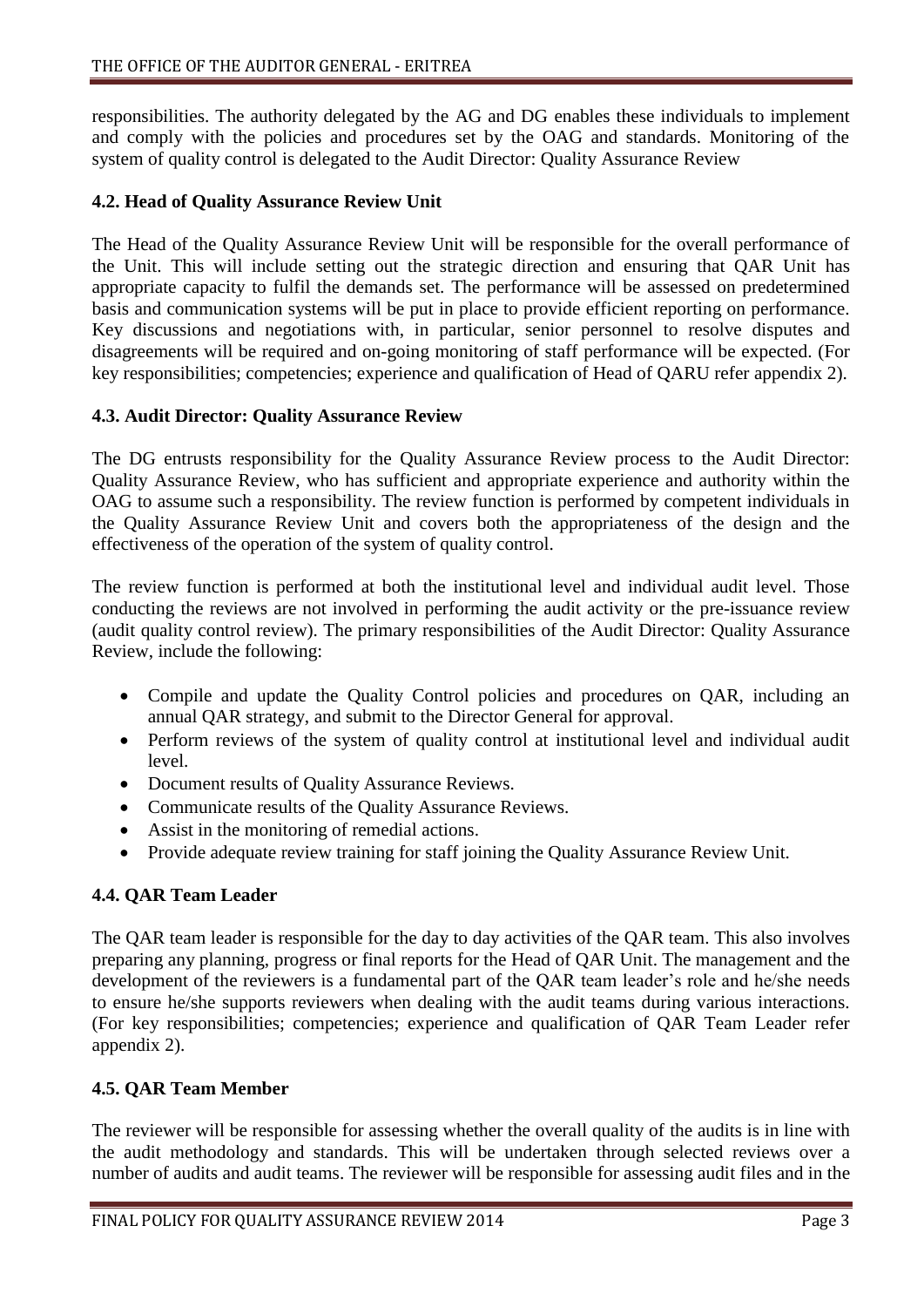case of institutional reviews other documentation that may already have been scrutinised by senior staff. The reviewer will often be expected to justify findings in discussion with more senior personnel. The reviewer will also be required to assist management when they need it. This can include: assistance with information gathering; maintenance of information systems; and providing assistance with logistical arrangements such as meetings. (For key responsibilities; competencies; experience and qualification of QAR Team Member refer appendix 2).

### **5. Nature and scope of the QAR process**

The nature of the QAR process includes:

- An on-going consideration and evaluation of the OAG's system of quality control;
- A periodic review of at least one completed audit engagement for each audit team leader.

### **5.1. Quality Assurance Review at Institutional Level**

QA reviewers are assigned annually by the Audit Director: Quality Assurance Review as a reviewing team to evaluate the OAG's quality control policies and procedures for compliance with professional standards.

The on-going consideration and evaluation of the system of quality control include:

- Analysis of new developments in professional standards and regulatory and legal requirements; and how they are reflected in the OAG's policies and procedures, where appropriate;
- Analysis of written confirmation of compliance with policies and procedures on independence;
- Analysis of continuing professional development, including training;
- Analysis of decisions related to acceptance and continuance of client relationships and specific audit engagements.
- Determining corrective actions to be taken and improvements to be made in the system of quality control.
- Communicating deficiencies identified in the system of quality control, in the level of understanding of the system of quality control or compliance with the system to appropriate personnel.
- Follow up by appropriate personnel and that necessary amendments are made to the quality control policies and procedures.

The Quality Assurance Review will include:

- Review of the OAG's policies and procedures and considering whether they reflect recent regulatory and professional pronouncements.
- Gathering evidence of compliance with the OAG's policies and procedures by all business units.
- Obtaining assurance that the OAG's quality control policies and procedures and its audit methodology remain relevant and adequate.

### **5.2. Quality Assurance Review at Individual Audit Level**

The purpose of the review of individual audit engagements is to determine: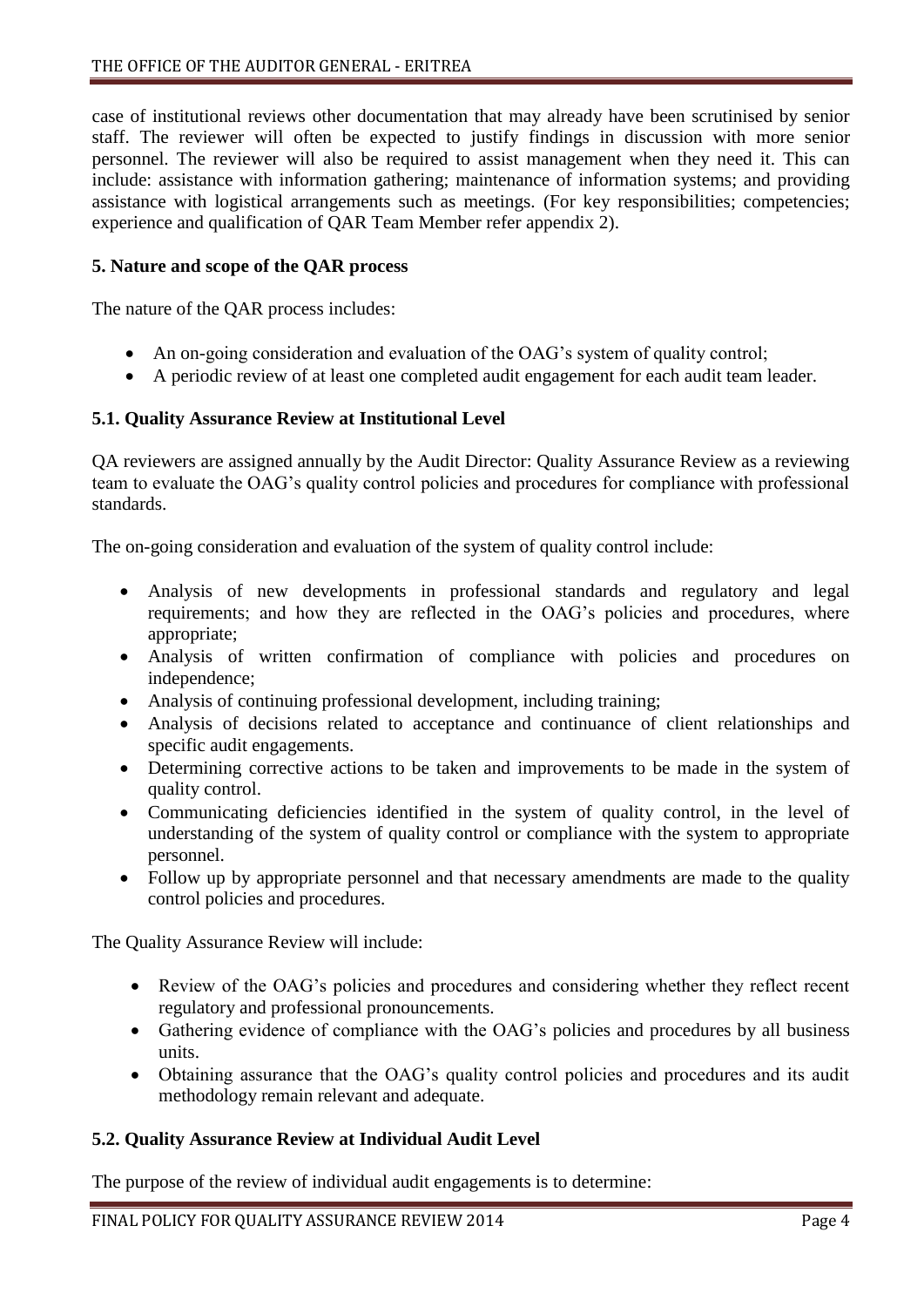- whether the quality control policies and procedures have been appropriately applied and the reports that are issued are appropriate in the circumstances;
- whether the individual audit engagements are, in all material respects, planned and performed in accordance with the OAG's audit engagement performance policies and the applicable professional standards and regulatory and legal requirements.

To achieve the above purpose the Quality Assurance Reviewers will review a selection of completed individual audit engagements.

# **5.3. Criteria for selecting audits for Quality Assurance Reviews**

The individual audit selection criteria are based on a combination of risk-based characteristics which include:

- The auditee changed its accounting framework;
- The audit has been classified as high risk;
- Complexity of the audit;
- Public interest in auditees or audit;
- The auditees face problems that may lead to contentions and difficult circumstances and may benefit from pre-issuance review to reduce the Auditor General's reputation risk;
- Significant shortcomings were identified during the audit team's previous review;
- A new area of auditing; and
- Audit was conducted by an audit firm in full or jointly with the OAG.

## **5.4. Differences of opinion**

Differences of opinion between the Quality Assurance Reviewer and the audit team leader may arise during the Quality Assurance Review process. When these differences of opinion arise on high-risk review findings as contained in the quality assurance review report, the audit team leader has the opportunity to raise and document his/her difference of opinion.

During the final discussion of findings with the audit team leader, the quality assurance reviewer will document in the quality assurance review report the reasons for not removing the findings in instances where there are unresolved differences of opinion and the reviewer's comments to clarify his/her technical view point on the unresolved difference of opinion.

The differences arising in the review process will be arbitrated by the Auditor General and the Director Generals.

## **6. Results of the QAR process**

Positive recognition and providing motivating incentives, such as promotion, giving opportunity to continue high level professional education, ACCA, MSc, etc., for quality performance increase for compliance with the quality control policies and procedures and is given to audit team leader who comply with specified quality measures.

The OAG has to evaluate the effect of the deficiencies noted during the quality assurance review process and determine whether the deficiencies are either: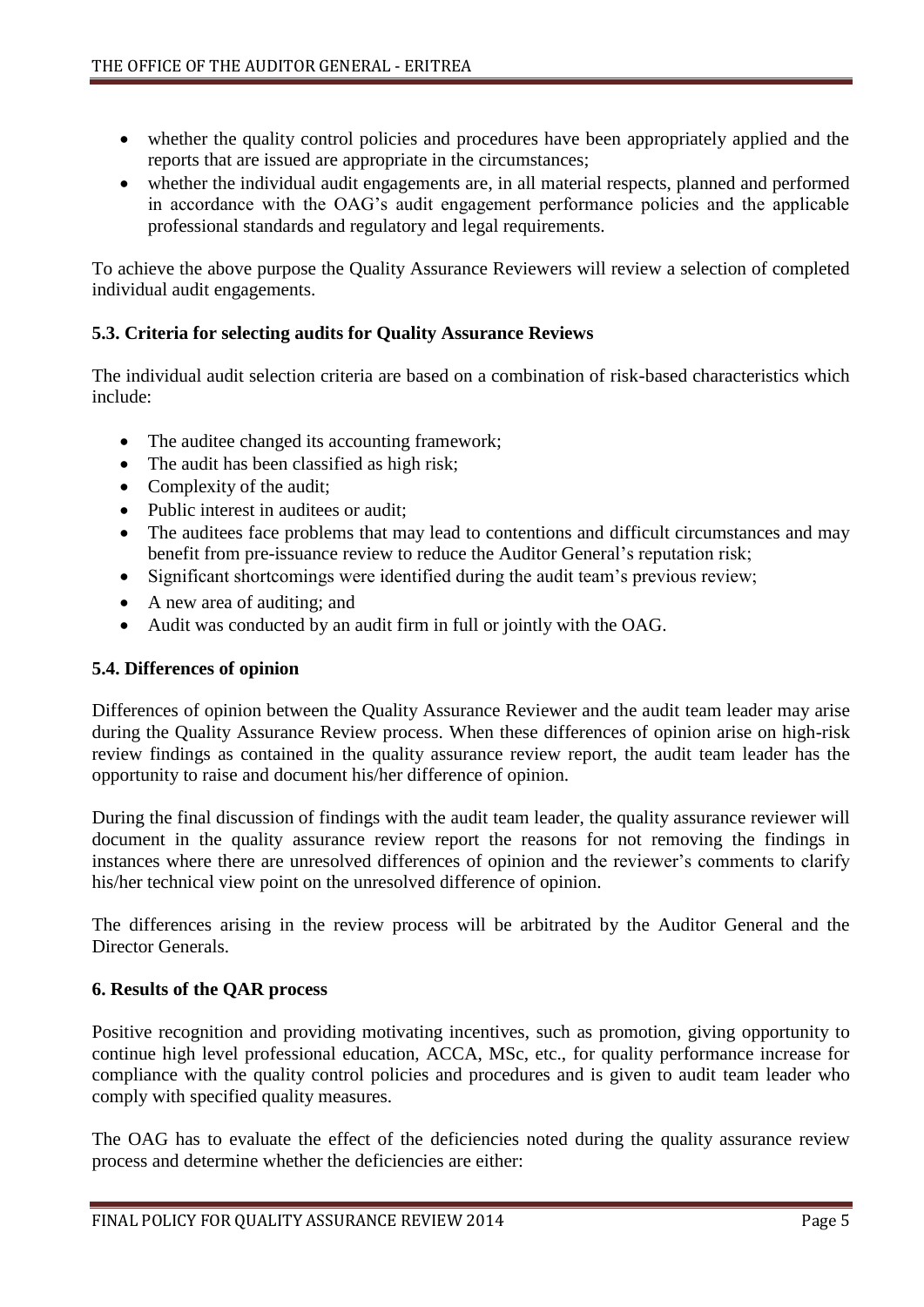- Instances which do not necessarily indicate that the OAG's system of quality control is insufficient to provide reasonable assurance that it complies with professional standards and regulatory and legal requirements and the reports issued by the OAG are appropriate in the circumstances, or
- Systemic, repetitive, specific engagement or other significant deficiencies that require prompt corrective action.

The results of the OAG's evaluation of each type of deficiency could be one or more of the following recommendations:

- Taking appropriate remedial action in relation to an individual engagement or member of personnel
- Communicating the findings to those responsible for training and professional development.
- Amendments to the quality control policies and procedures.
- Taking disciplinary action against those who fail to comply with the policies and procedures of the OAG, especially those who do so repeatedly.

The OAG has to communicate the results of the quality assurance reviews at institutional level and at individual audit level to all staff in the OAG annually. Such communication will enable the OAG and its staff to take prompt and appropriate action when required in accordance with their defined roles and responsibilities. The information to be communicated should include:

- An overview of the review procedures performed.
- The strengths identified as a result of the review procedures.
- The deficiencies identified as a result of the review procedures.
- The actions to be taken to resolve or amend deficiencies.

## **7. Complaints and Allegations**

Based on its policies and procedures, the OAG has to deal with the following:

- Complaints and allegations that the work performed by the OAG fails to comply with professional standards and regulatory and legal requirements.
- Allegations of non-compliance with the OAG's system of quality control.

## **8. Non-compliance**

Non-compliance with procedures, standards and practices in support of this policy leads to take corrective action by the Top Management of the OAG.

## **9. Application of this Policy**

This policy applies to all employees of the OAG.

### **10. Requirement to Quality Assurance Review Report Follow-up**

Audit teams and the departments reviewed should compile action plans on how they are going to correct the shortcomings. These action plans should indicate what, who, where, when and how these are going to be corrected. The action plans should be consulted with the Quality Assurance Unit and approved by the Auditor General or a staff member with the required delegation.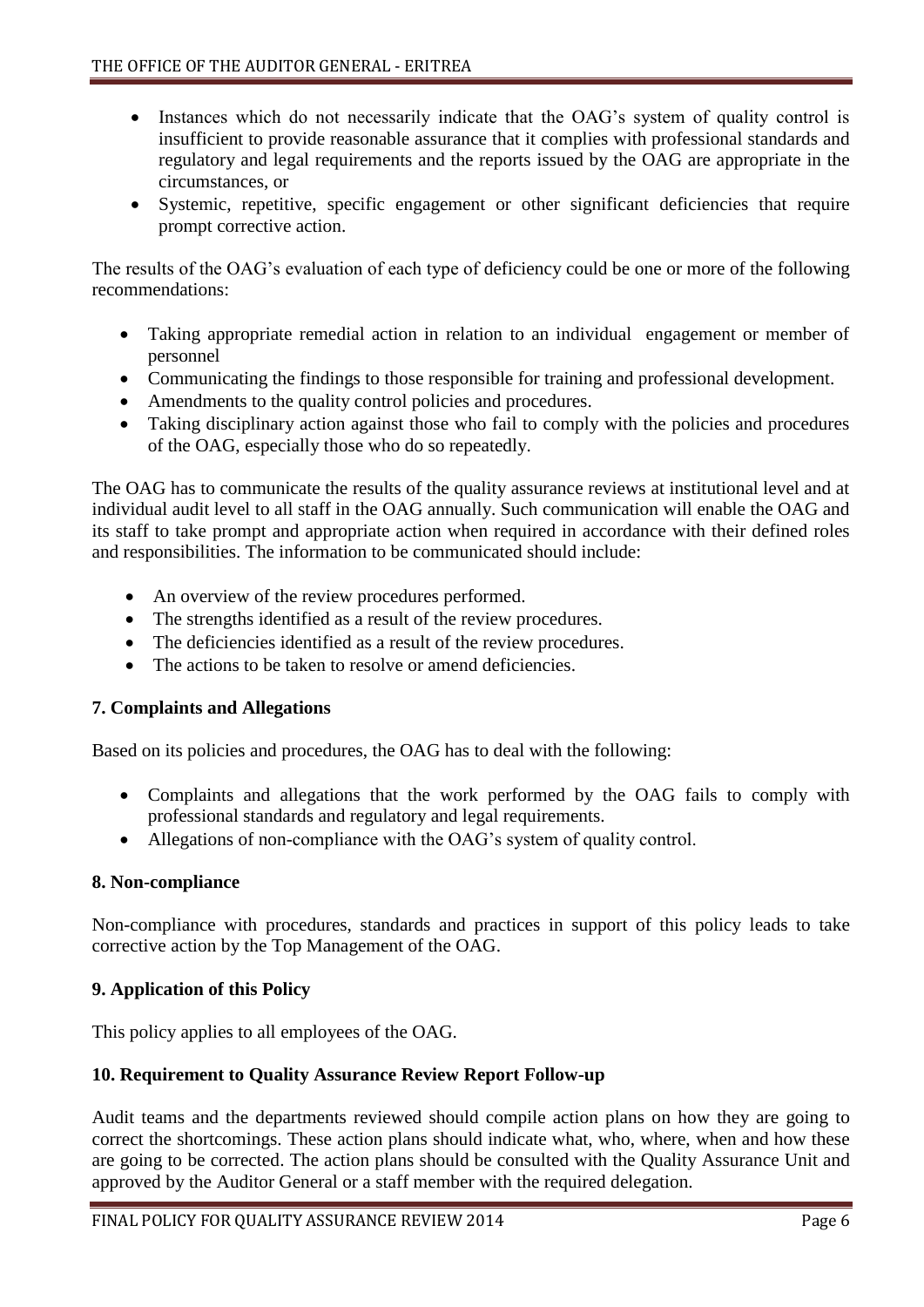The audit teams and the departments should report back on their progress with the implementation of the corrective actions.

The Quality Assurance Unit should perform tests to confirm the effectiveness of the corrective actions. The Auditor General should also use the results of the Quality Assurance Reviews to determine the training needs of its staff in general and compile training program to address these issues.

**Approved by: The Auditor General \_\_\_\_\_\_\_\_\_\_\_\_\_\_\_\_\_\_\_\_\_\_\_\_\_\_\_**

**Signature\_\_\_\_\_\_\_\_\_\_\_\_\_\_\_\_\_\_\_\_\_\_ Date: \_\_\_\_\_\_\_\_\_\_\_\_\_\_\_\_\_\_\_\_\_\_**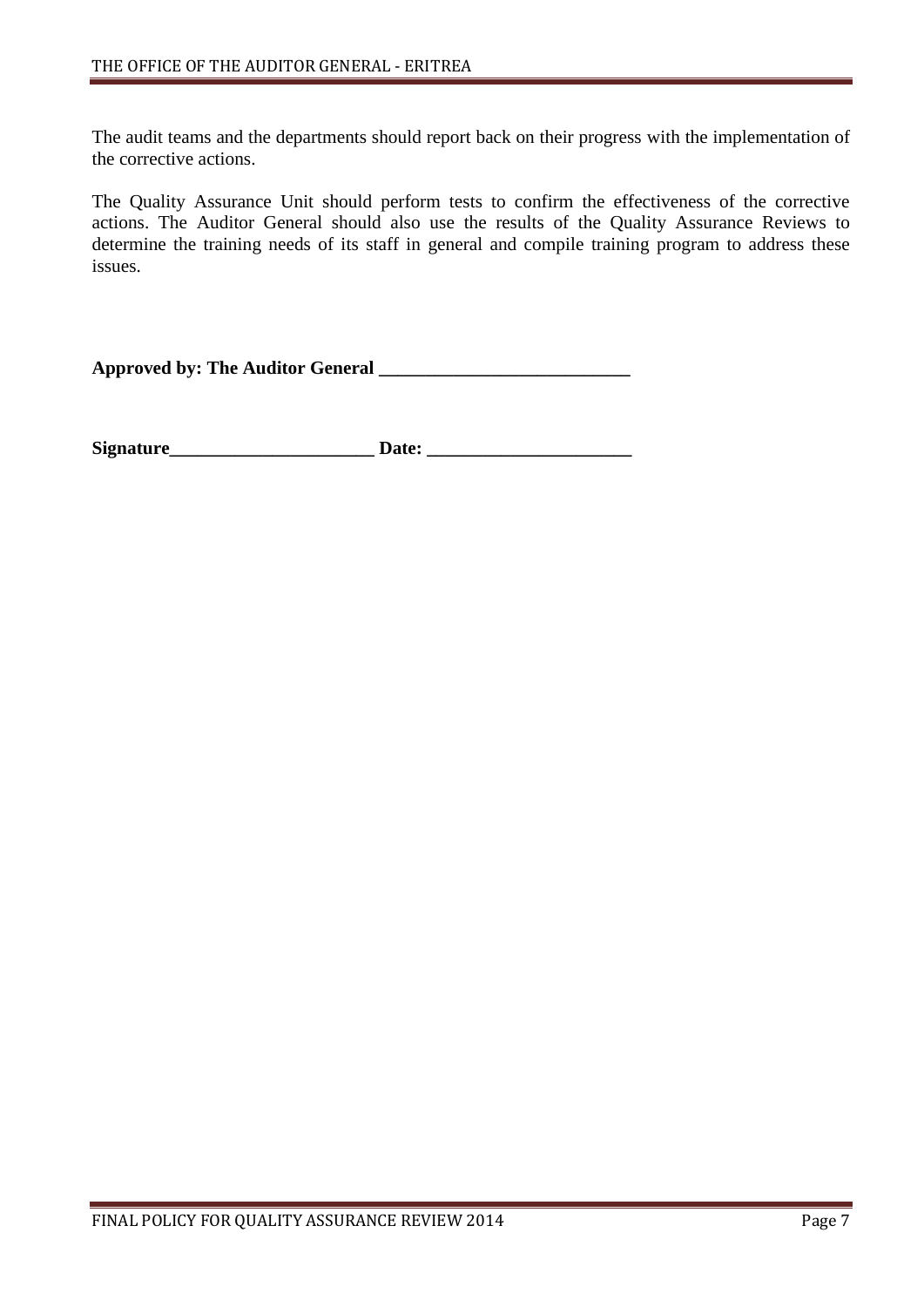# **Appendix 1**

# **The State of Eritrea Office of the Auditor General Organizational Structure**

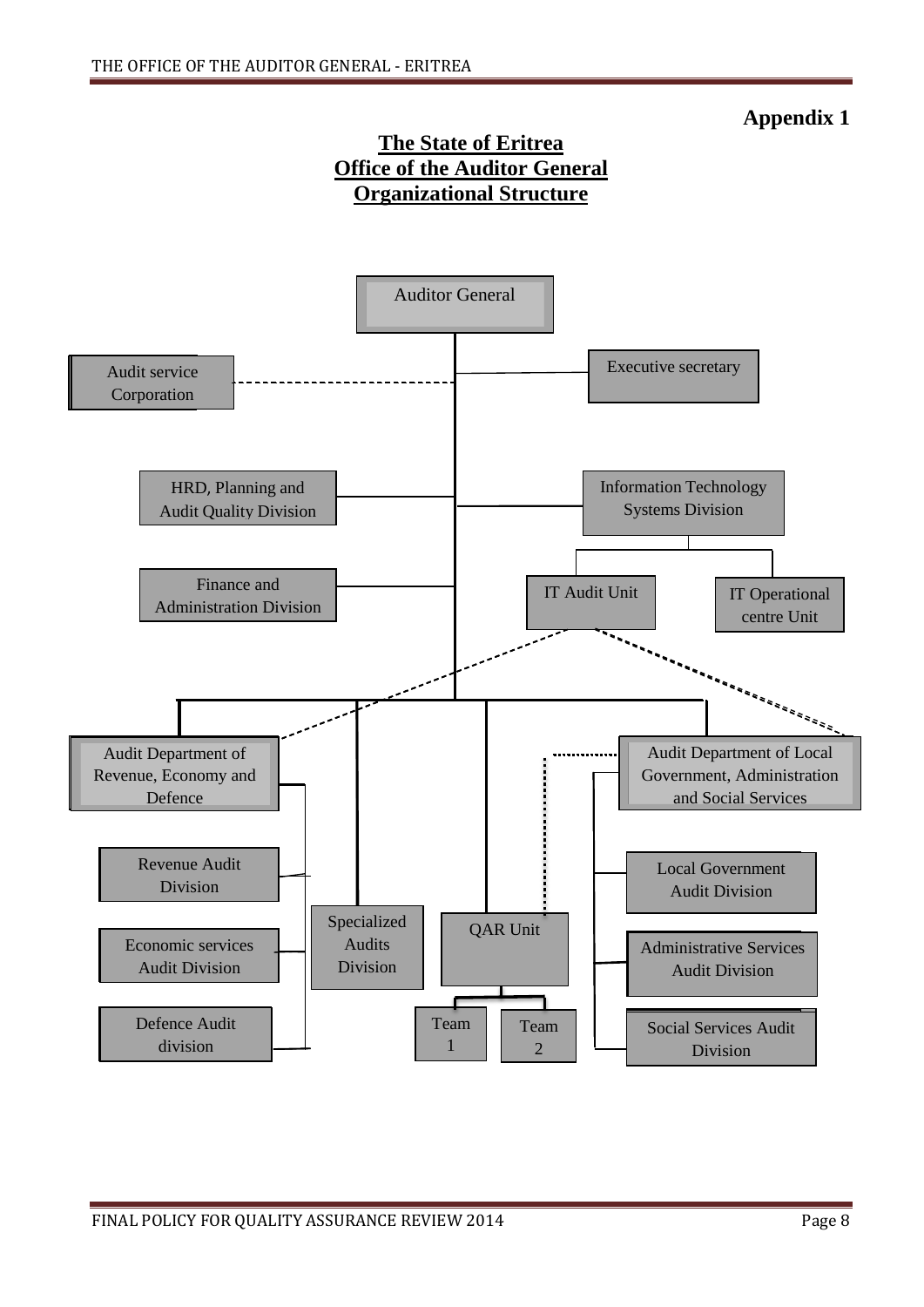## **Appendix 2**

### **Quality Assurance Policy - responsibilities**

## **1. HEAD OF QUALITY ASSURANCE REVIEW UNIT (TEAM MANAGER)**

### **Outline of responsibilities**

The Head of the Quality Assurance Unit will be responsible for the overall performance of the Unit. This will include setting out the strategic direction and ensuring that QAR Unit has appropriate capacity to fulfil the demands set. The performance will be assessed on predetermined basis and communication systems will be put in place to provide efficient reporting on performance. Key discussions and negotiations with, in particular, senior personnel to resolve disputes and disagreements will be required and on-going monitoring of staff performance will be expected.

### **Key responsibilities**

Key responsibilities include:

- Approving and implementing any strategic planning and operational planning documentation in line with the OAG's management practices;
- Delivering the following reports:
	- $\triangleright$  Institutional level report on an agreed periodic basis;
	- $\triangleright$  Report on progress with institution level recommendations on an annual basis;
	- $\triangleright$  Annual report summarising the key findings on the individual level reviews;
- Updating policies and procedures relating to quality assurance as they are required;
- Ensuring adequate management of human resources including identifying recruitment needs, training requirements and other development of staff;
- Liaison with senior management as and when required for amongst others, dispute resolution;
- Commenting on advice, guidance and documents issued within the OAG from a quality assurance perspective;
- Tracking the progress of the review;
- Considering the capabilities and competence of individual members of the team, whether they have sufficient time to carry out their work, whether they understand their instructions, and whether the work is being carried out in accordance with the planned approach to the review;
- Addressing significant matters arising during the review, considering their significance and modifying the planned approach appropriately; and
- Identifying matters for consultation or consideration by more experienced staff during the review.

### **Competencies**

- Strong facilitation skills to guide the team on issues arising requiring changes to the QA methodology;
- Communication, negotiation and interpersonal skills to motivate staff and undertake dispute resolution; and
- High level of integrity to not be affected by the influences such as seniority and personnel relationships.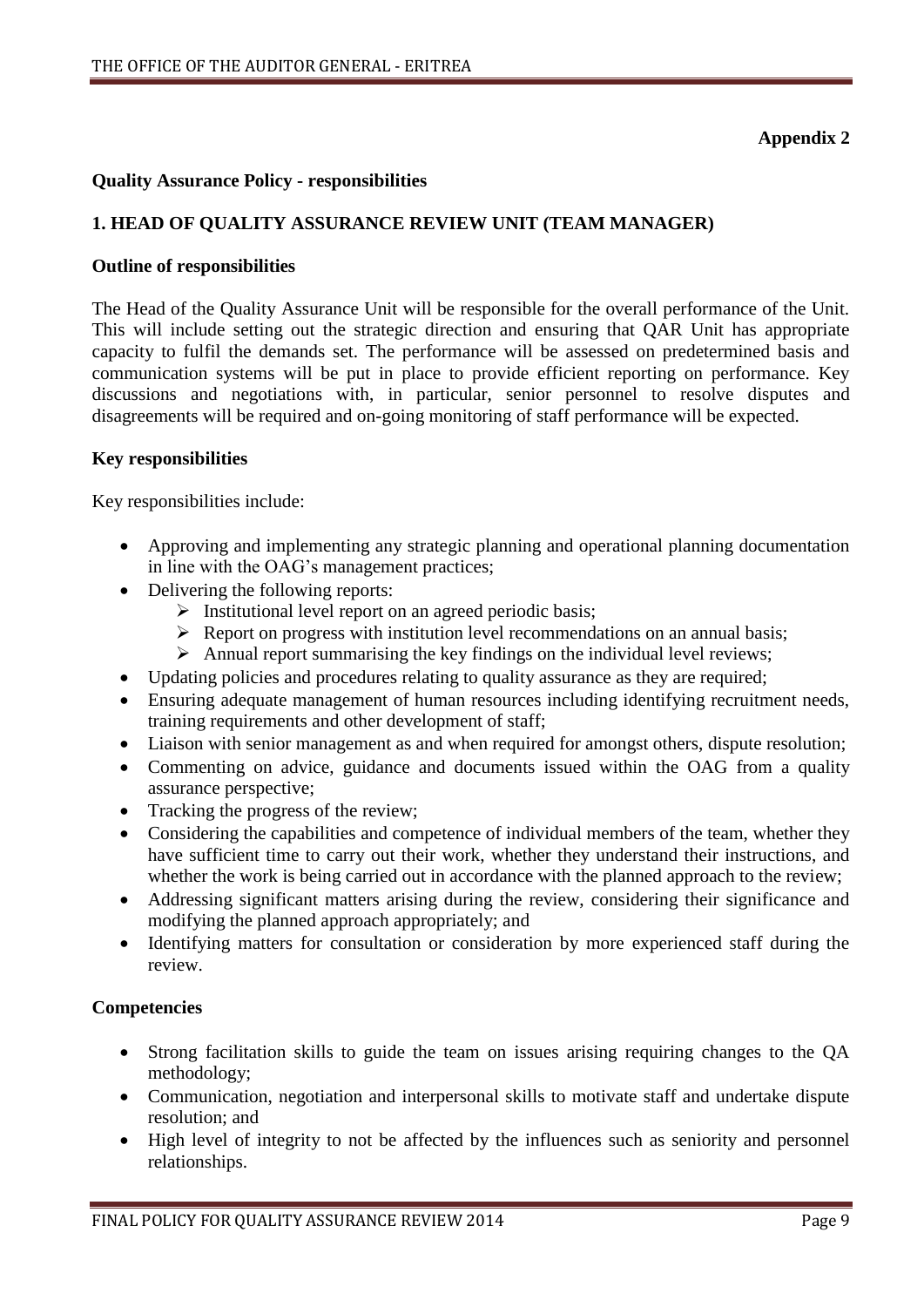## **Experience and Qualifications**

- Understanding the OAG's environment at an operational and management level, At least 15 years working knowledge;
- Management experience in line with any OAG's policies for a similar level of seniority;
- A formal accounting / auditing qualification; and
- At least 5 years auditing and / or review experience.

# **2. QAR TEAM LEADER**

### **Outline of responsibilities**

The QAR team leader is responsible for the day to day activities of the QAR team. This also involves preparing any planning, progress or final reports for the Head of QAR Unit. The management and the development of the reviewers is a fundamental part of the QAR team leader's role and he/she needs to ensure he/she supports reviewers when dealing with the audit teams during various interactions.

## **Key responsibilities**

Key responsibilities include;

- Preparing strategic planning and operational planning documentation in line with current SAI management practices;
- Preparing the following reports:
	- $\triangleright$  Institutional level report on an agreed periodic basis;
	- $\triangleright$  Report on progress with institution level recommendations on an annual basis; and
	- $\triangleright$  Annual report summarising the key findings on the individual level reviews;
- Commenting on policies and procedures relating to quality assurance as they are required;
- Identifying resource requirements and training needs for the review team;
- Maintaining relevant management information to be used for reporting purposes;
- Coordinating arrangement for the reviewer's visits and liaising with the audit teams accordingly;
- Commenting on advice and guidance and documents issued within the SAI from a quality assurance perspective;
- Managing the reviewers in terms of planning and controlling;
- Undertaking reviews of the work completed by the reviewers to ensure that:
	- $\triangleright$  Sufficient evidence has been gathered to support the findings;
	- $\triangleright$  Work is carried out in line with prescribed methodology of quality assurance review;
	- Findings and recommendations are appropriately based on sound analysis and evidence;
	- $\triangleright$  Assessment of the significance of the findings is appropriate;
	- > Judgements made are reasonable and appropriately documented;
	- $\triangleright$  Time management of reviewers is in line with time budget; and
	- $\triangleright$  Reviewer conduct is professional and all feedback from the audit team is noted and/or followed up.
- Leading discussions with the audit teams' management to discuss review findings and recommendations;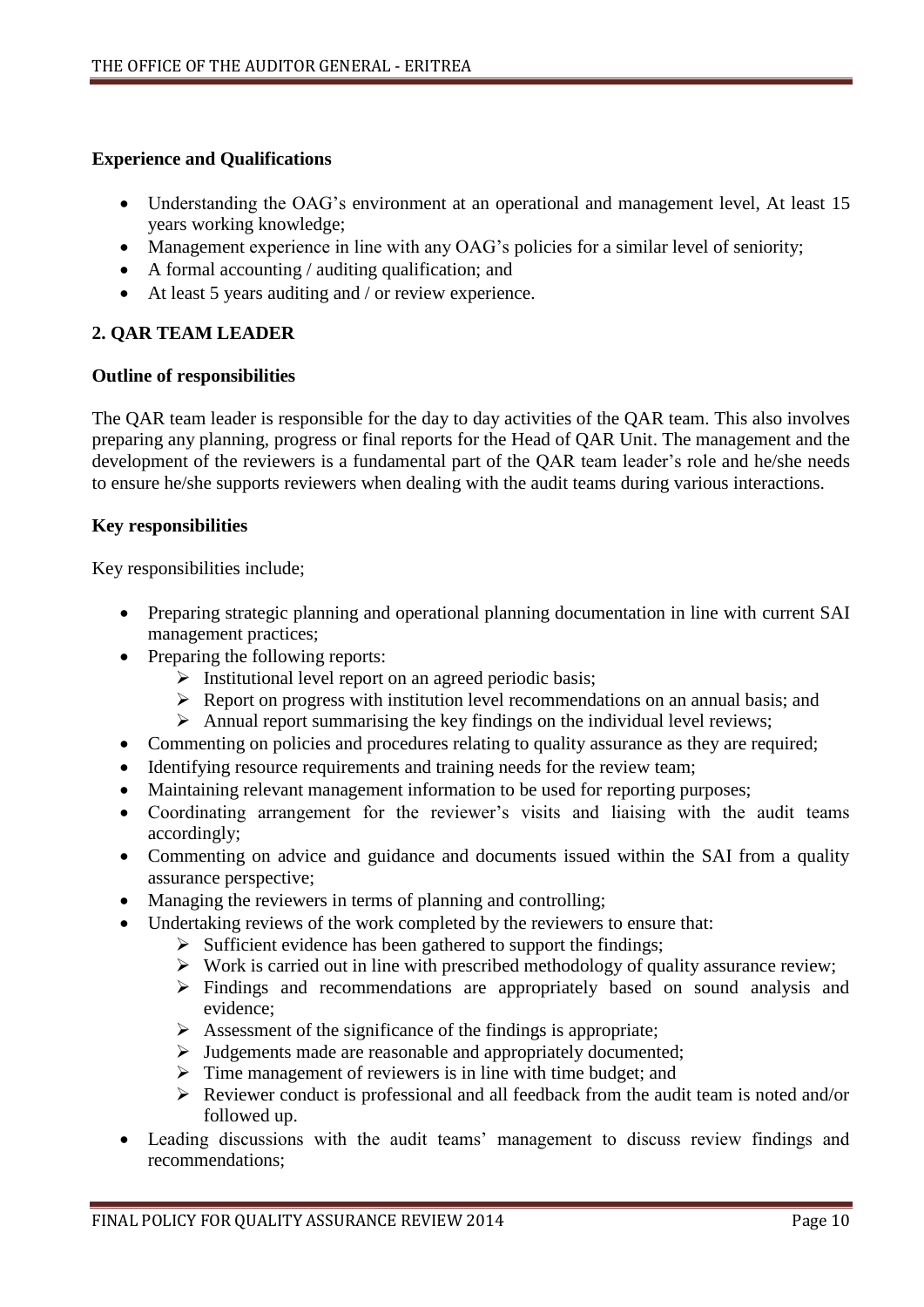- Monitoring progress from management information on a regular basis and identifying any corrective steps required to be taken;
- The work has been performed in accordance with professional standards and regulatory and legal requirements;
- Significant matters have been raised for further consideration;
- Appropriate consultations have taken place and the resulting conclusions have been documented and implemented;
- Where there is a need, revise the nature, timing and extent of review work performed;
- Evaluate whether the work performed supports the conclusions reached and is appropriately documented;
- Evaluate the evidence obtained is sufficient and appropriate to support the reviews report; and
- Ensure that the objectives of the review procedures have been achieved.

## **Competencies**

- Strong facilitation skills to guide the team on reporting on common issues consistently; Leading brainstorming and other sessions to assist in enhancing the QA methodology;
- Communication, negotiation and interpersonal skills to motivate staff and undertake dispute resolution; and
- High level of integrity to not be affected by the influences such as seniority and personnel relationships.

### **Experience and qualifications**

- Understanding the OAG's environment at an operational and management level;
- At least 10 years working knowledge;
- Management experience in line with any SAI policies for a similar level of seniority;
- $\bullet$  A formal accounting / auditing qualification;
- At least 3 years auditing and / or review experience; and
- Project management experience and training is desirable.

## **3. REVIEW TEAM MEMBER**

## **Outline of responsibilities**

The reviewer will be responsible for assessing whether the overall quality of the audits is in line with the audit methodology and standards. This will be undertaken through selected reviews over a number of audits and audit teams. The reviewer will be responsible for assessing audit files and other documentation in the case of institutional reviews that may already have been scrutinised by senior staff. Based on the above, the reviewer will often be expected to justify findings in discussion with more senior personnel. The reviewer will also be required to assist management as and when they require it. This can include: assistance with information gathering; maintenance of information systems; and providing assistance with logistical arrangements such as meetings.

## **Key responsibilities include:**

- Obtaining information for supporting management in arranging institutional level and individual level reviews;
- Making arrangements for ensuring the availability of information and personnel to ensure that the operational planning requirements are met;